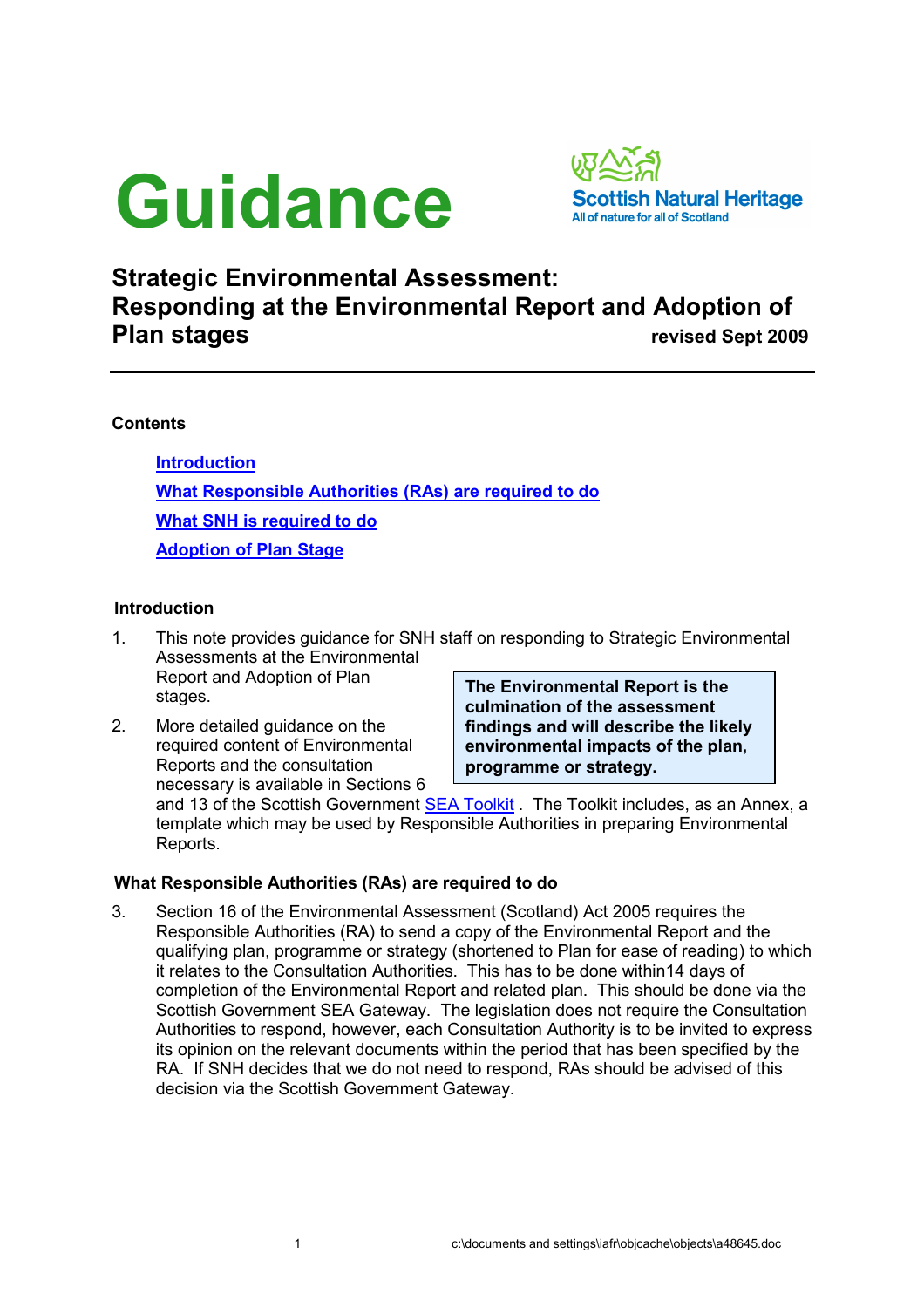4. The Environmental Report should contain such information as set out in Schedule 3 of the Environmental Assessment (Scotland) Act 2005 as was deemed required through the scoping process.

### What SNH is required to do

- 5. SNH will have had the opportunity to comment on the length of the consultation period at the scoping stage. We will therefore be required to respond within this timescale. Where we are content that the issues raised in earlier reporting stages are covered, this may take the form of a simple acknowledgement.
- 6. Given the pressure on staff resources, it is essential that we focus on the principal issues that are considered to be of importance. SNH will be consulted on a varied range of plans. For example, we are now consulted on various waste strategy plans, economic development strategies, carbon

Summary of Information to be included in Environmental Reports extracted from Sch 3 of the 2005 Act

- Outline of contents/objectives of plan and its relationship with other plans and strategies.
- Likely evolution of the environment in the absence of the plan.
- Environmental characteristics of the area affected by the plan.
- Existing environmental problems relevant to the plan, particularly affecting Natura interests.
- Environmental protection objectives set at international or national level.
- Likely significant effects on the environment – esp issues such as biodiversity, fauna, flora, soil, water, human health, climatic factors, landscape and inter-relationship of these. This should include short/med/long term, perm/temp, positive/negative, secondary, cumulative and synergistic effects.
- Measures to prevent, reduce, offset any significant adverse effects identified.
- Outline of reason for alternatives and how assessment was undertaken.
- Description of monitoring measures.
	- Non-technical summary

management programmes etc. The legislation requires that we receive copies of both the draft plan and environmental report and are invited to comment on both. Any comments we make on the Environmental Report should be clearly separate from the comments we may have on the proposed Plan. In most cases separate letters of response should be issued, responding respectively to the Environmental Report and the draft Plan. Where it is felt appropriate to issue a combined letter of response, the response to the Environmental Report should form a clearly delineated part of the response (e.g. an Annex). Where a combine response is proposed, it should be sent to both the author of the Plan and/or copied to the Scottish Government SEA Gateway.

- 7. It should be noted that SNH's response to the Environmental Report consultation does not affect our obligation to advise on
	- specific development proposals that may subsequently arise within the framework of the Plan.
- 8. At the Environmental Report stage it is recommended that SNH staff:

Our responses at the Environmental Report stage should be short, related to our scoping response and supportive of any further work on indicators and monitoring.

- look back at the comments sent at the scoping stage to see if the Responsible Authority has taken on board any comments made by SNH at that point; and
- look across at the draft plan itself and take into account any concerns they may have. As stated, comments on the Environmental Report are separate from those on the Plan. However, they will pave the way for comments that we might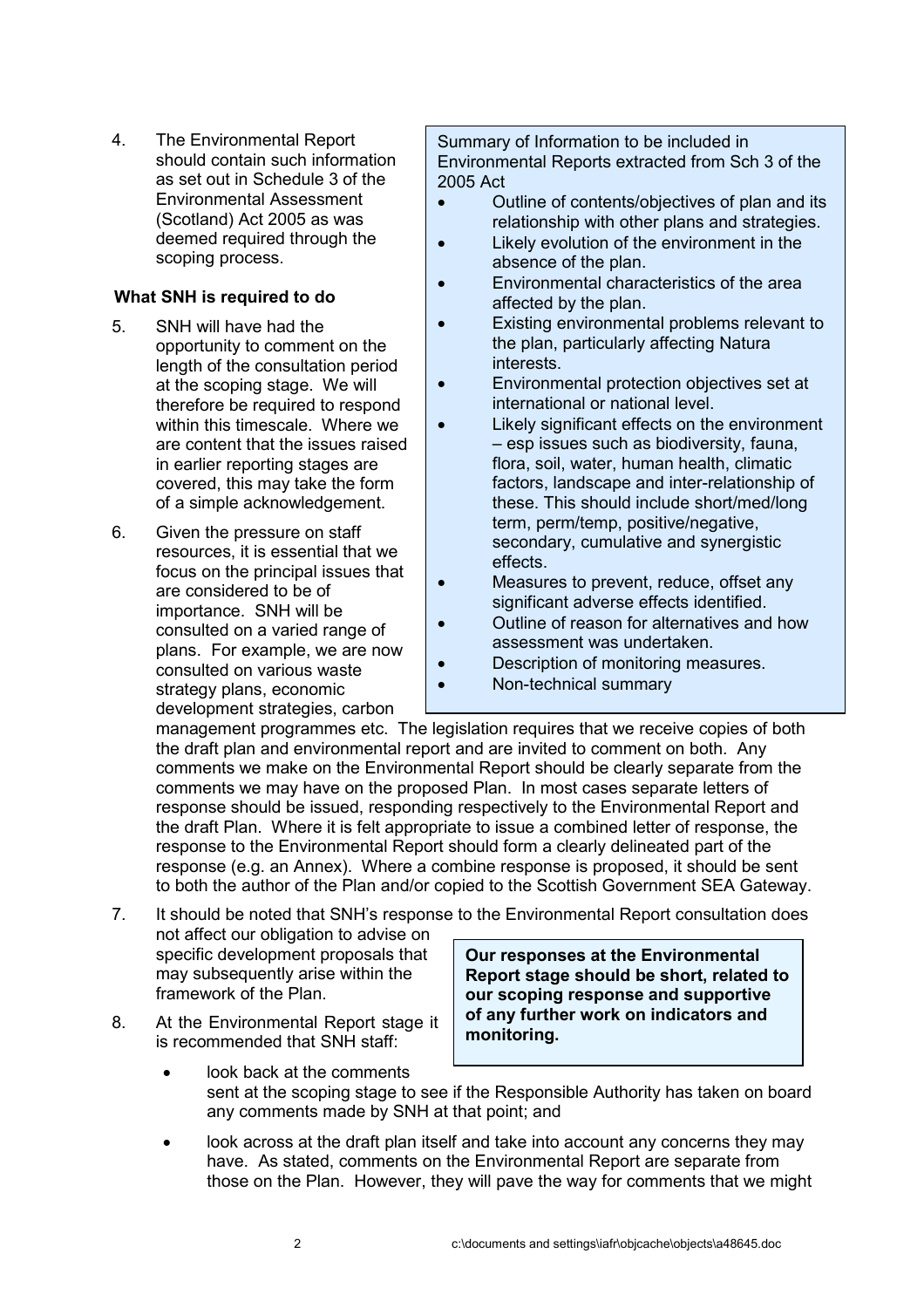wish to make on the plan itself. There will inevitably be some read-across between the two.

- 9. Our response at the Environmental Report stage should focus on the following:
	- Have the environmental issues/concerns and key trends been correctly identified?
	- Has the assessment of likely significant effects on the environment been carried out satisfactorily;
	- have measures that could prevent, reduce or offset any significant adverse effects on the environment when implementing the Plan been clearly identified; and
	- are the proposed monitoring measures robust and acceptable.
- 7. Responses to area specific Environmental Report consultations should be signed by the Area Manager or Operations Manager and for 'topic' SEAs by the relevant Director. Responses should be addressed to the Responsible Authority and emailed to the Scottish Government SEA Gateway and copied to SEPA and Historic Scotland at the following addresses:

sea.gateway@scotland.gsi.gov.uk

sea.gateway@sepa.org.uk

hssea.gateway@scotland.gsi.gov.uk

Responses should also be copied to the SNH SEA Gateway where they will be recorded:

sea\_gateway@snh.gov.uk

#### Adoption of Plan

- 8. Beyond the Environmental Report stage, Section 17 of the Environmental Assessment (Scotland) Act 2005 requires that in the adoption of a Plan, Responsible Authorities take account of the Environmental Report and every view expressed upon it during the consultation.
- 9. Section 18(2) of the Act requires Responsible Authorities to send to each of the Consultation Authorities, as soon as reasonably practicable after the adoption of a Plan, a copy of the Plan as adopted and a statement (which may be termed 'the SEA Statement') to explain:
	- how environmental considerations have been integrated into the Plan;
	- how the Environmental Report has been taken into account;
	- how opinions expressed on the Environmental Report have been taken into account;
	- how any other consultations have been taken into account;
	- the reasons for choosing the Plan as adopted in the light of other alternatives dealt with; and
	- the measures that are to be taken to monitor the significant environmental effects of implementing the plan.
- 10. The SEA Statement should be sent to the Consultation Authorities via the Scottish Government SEA Gateway.
- 11. SNH will normally not respond. However we may, at our discretion, offer further advice in relation to particulars of the Plan adopted; the statement on consultation and